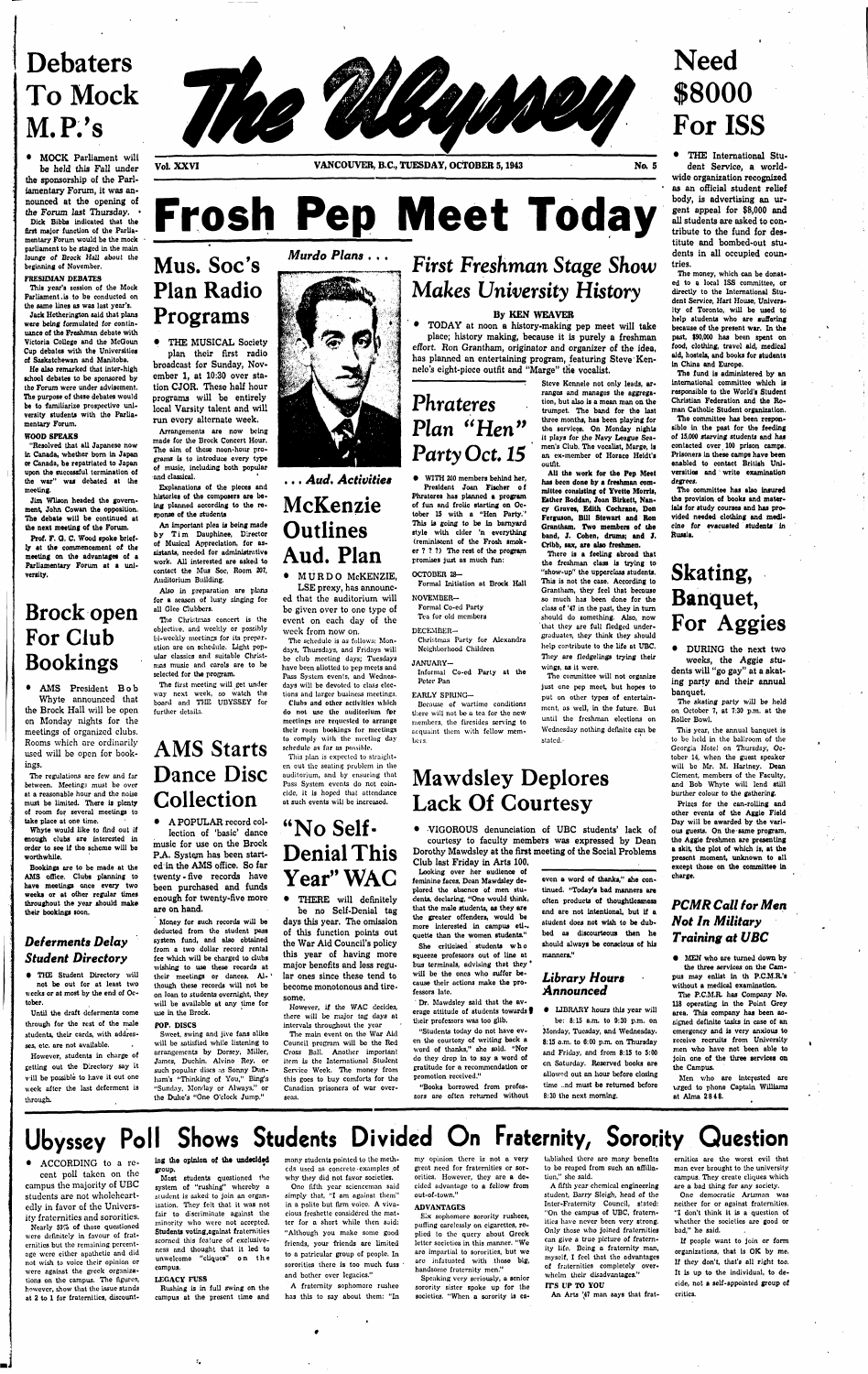**Page Two- THE UBYSSEY. -** Tuesday, October **5,** 1943

# **• From The Editor's Pen » » »**

# **Are We Helping ?**

**Not only are there jobs in ship yards open, but also there are many opportunities for part-time work in various non-essential industries. For those students who find it difficult to spare the time to travel to distant**  parts of the city for such work, the employ**ment bureau offers several openings for student labour on the campus, and in buildings**  used mainly by the students.

**Last week two officials of Vancouver's war industry plants visited the campus and literally begged the director of the student employment bureau to supply two hundred men to fill as many jobs. Because of the lack of workers to take over such essential positions, the city's contribution to the war effort in keeping production up to standard, is** *in* **danger of a considerable reduction.** 

**There has not been for several years the demand there is today for labour, particularly part-time labour. Students with a few hours a day free from lectures and labs have the opportunity to earn extra money to supplement their budgets, and at the same time, to respond to the call of their country at war.** 

**For the situation is so extreme that this request for assistance assumes the proportion of a challenge to the students at the university. This is an unofficial call to duty. Can we meet it satisfactorily?** 

**Answering the test will mean the relinquishing of a few hours of recreation during the week, and perhaps a little additional cramming to keep up with studies. But this is a worthy reason for any sacrifice on the part of the students.** 

**While such a condition is not to be condoned on account of this fact, it does present the opportunity to prove to the public that the university is willing and eager to accept responsibilities not directly connected with academic activities. Success in helping to alleviate the present urgent need will aid in convincing the populace that UBC**  can **be depended upon in an emergency to roll up its figurative sleeves with the rest of the people who are working harder than ever before to keep the war machine running smoothly and adequately.'** 

**I went into the smoke-filled paper-littered city room of this estimable breakfasttable journal of Montana Machievelism and perjured my soul.**   $\mathcal{L}^{\text{max}}$  , where  $\mathcal{L}^{\text{max}}$ 

**Some students already have obtained 'after-hours' employment. They, and the many students from other universities who have done likewise, can vouch for the feasibility of the arrangement. Do not let us**  forget that our success, or failure, will re**flect upon the university as a whole, and may, in like manner, ensure or detract from the respect accorded the institution.** 

I reeled off a list of daily newspapers until I began to sound like the one-legged newsy who peddles the out-of-town chronicles in the heart of Times Square.

# **The Graduates Corner..** *By Christy McDevitt*

**EDITOR'S NOTE: Christy McDevitt, a member of the editorial staff of the Vancouver Sun, is not a graduate of this University, rather; as he puts it, "a graduate of the school of hard knocks and big rocks". Thus, as a "graduate" of old SHKBR, he pens his advice here to varsity students.** 

• **I WAS** broke in Butte, Montana. **By** a peculiar coincidence, **I** was also hungry. I didn't have a job and the landlady had reached the point where she beat me to the punch when I poised on my toes and tried each cheerless morning to tell her this was the day I would return laden with gold which I would pour into her churlish lap. We had words, this contumelious warden of gloom and I; at least, I had words but I wasn t allowed to pollute the salle-amanger with them.

The lady presiding over the destinies of the house had just one word: "Out."

I took my departure after packing my fifty-three articles—a deck of cards and a tooth-brush—and vowed- that never again would **I** darken the bathtub of that inhospitable menage.

# *Gin-Soaked Destiny "*

All commerce guys and gals who. value their reputation must be at  $\mathcal{C}_{\text{cyc}}$  Cafe at 7:00 on Wednesday, Octothe meeting on Wednesday noon, **Figure 6.** Old, new, and prospective<br>Arts 208 Morrow's coming with his with members are invited to attend. **Arts 208. Morrow's coming with his 'dockets'. Only ones to be excysed will be those commerce 11 students**  whose stomachs haven't recuperat**ed from the trip to the candy<sup>1</sup> '. factory. Depart ye sophists, for I'm about To perpetrate a pun. "A man once took his nose apart To ssce what made it run."** 

**The darkness of night found me, I still don't recall who tipped it off,, wandering the streets lonesome as a flea in a haunted house. Then destiny, in the person of a gin-soaked newspaper reporter, slapped a grimy hand on my shoulder and pushed; me headlong**  into a whirlwind of events that has since **that day kept me in a mental revolving door.** 

> $\begin{array}{cccccccccccccc} \bullet & \bullet & \bullet & \bullet & \bullet & \bullet \end{array}$ **REWARD: Lost, September 22, one brown billfold on campus confining money, tickets, and regis**tration card. PLEASE return the **tickets and registration card to the , AMS office, and keep the money if you must.**

**His city editor, this Bacchanalian homme de lettres informed me, required the immediate services of just such a one as I. Walk right in, the lad hiccoughed,' tell him you are a reporter of the old school, mention a score of journals on which you toiled, but, and this warning was delivered with typical rum-pot solemnity, don't admit that you**  have ever had the misfortune to walk **through the portals of any University in this land of golden opportunity—bring your own gold.** 

**Senior Editors Tuesday Editor .." John Tom Scott Friday Editor .... Virginia Hammitt Sports Editor ...\_... Chuck Claridge News Manager ...... Marion Dundas** Photographer ................... Art Jones

## *Booze-Fighter*

**The City Editor, an anaemic individual with a nose like a reaping hook, didn't even look at me.** 

- **"Been to college?" he asked.**
- **"No sir."**
- **"Must be a booze-fighter."**
- **"Oh, no sir."**

**He gave me a couple of clippings, muttered something about** "rewrite" **and turned**  me loose.

> Then there's AMS President Bob **Whyte, who is ready to fight for a student cause at the drop of a hat**

**I** got through **that** night. Next afternoon **I** was in again and while it may sound unbelievable to those who labor under tho delusion that crashing a newspaper office is akin to obtaining a unit of sawdust, I stayed on **and** on.

But, since then I have found few City Editors so allergic to college men and not until .1 was persuaded to stand for legislative election in British Columbia's Cariboo did I encounter the university obstacle **again.** 

# *Bored Kittens and Farmers' Daughters*

**Then there's Mitch, who, with loving care, looks after the Brock and shakes his head sadly when**ever he comes into the waste-lit**tered Pub . . . Dinah Reid, who presides over the waste-littered Pub and once, with Dougie Watt end Peter Remnant, tore down everything off the walls In some**  sort of ceremonial.

**I** was publishing a weekly then. Tho Wells Chronicle. In a benevolent moment I agreed to carry the banner for the glory of the Conservative party and for the salvation of **the** Cariboo.

**B.Sm., Bachelor of Smoking, is a great degree. It entitles a man to hours of Blissful Satisfaction in all the days of his life. Graduate under Prof. Picobac—always mild, cool, sweet.** 

I prepared my campaign. I wrote beautiful speeches which **were delivered** to **a bored kitten in** my basement. **I buttonholed prospective** voters **on the** street. **I**  went **out of my way to kiss all the farmers' daughters for I understood that was a sure path to Victoria.** 

**Right in my innocent heart I believed that I** was going **to** follow **the birds to** British **Columbia's capitol and** everywhere **I** appeared **I** brought a message **of** cheer **and** hope to **citizens who** needed beer **and** soap.

**I** knew, **Gad,** how **I** knew, my cause was **lost! when I** overheard **a** chance **remark** one night as **I brctight** a thrilling meeting **to** a **close.** 

Climbing down from the dais **on** which **I** had been emulating an egotistical chanticleer, I wandered through the mob of more than fifteen persons who had nothing else to do that night. I was in the groove. I was also in a rut. One woman with more commonsense than diplomacy whispered loudly to a companion.

"He'll never get elected. He talks like he had a collidge eddication."

I adore college people. The burning of the school got me out of the Third Grade. I wasn't elected.

# **COMMERCE CLUB MEETING**

**Ah yes, the list would run on and on to the twenty seven hundred and thirty second student un**discovered in a dingy lab.

**NOTICE: The annual fall banquet of the Musical Society will be held in the Oak Room at Duff's ^Musical entertainment of a high !• calibre will be offered.** 

**• LAST year's Graduation Issues are being given out now in the offices of the AMS. They will be given free of charge. Students must present an unpunched, last year's pass.** 

> Hrs.: 9 a.m. to 5 p.m.; Saturdays 9 a.m. to neon **LOOSE LEAF NOTE BOOKS, EXERCISE BOOKS AND <sup>J</sup>SCRIBBLERS**

> > AT REDUCED PRICES

**The AMS Will also send copies, for no more than the cost of postage, to those in the armed forces.** 

**LOST: Green Waterman's fountain pen, Saturday, September 25, during military training; initials J. P. on clip. Finder please return to Joe Francis, SCM Room, 312 Auditorium.** 



**Issued twice weekly by the Students' Publication Board of the Alma Mater Society of the University of British Columbia. Offices Brock Hall Phone ALma 1624** 

**For Advertising Standard Publlsliing Co., Ltd. 2182 W. 41st KErr. 1811 Campus Subscriptions—\$1.50 Mail Subscriptions—\$2.00** 

# **• EDITOR-IN-CHIEF MARGARET REID**

### *e* **• REPORTERS**

**Edith Mary dePencier, Grahams Thompson, Kay McGarry, Jim Schatz, Mary Wilson, Diana Bampton, Marian Ball, Ken Weaver, Bill Stewart, Harry Allen, Dorothy Moxon, Dean Bonney, K. O. Martin, Helen Worth, A. W. Attru, Ernest Roy, Betty Stacey, Pat Mayne, Joyce Sanderson, Don Ferguson, Jim Henderson, Gordon Harris, Pat Dorrance, Russel Bales, Virginia Bampton.** 



## **OF MANY THINGS**

**• LIFE at UBC during**  these times can **have its dreary** moments. **The dark**  season ia approaching. Work is piling up. Some deferments are overdue; and most of them have been labelled ". . . until Jan. 10, 1944". Other things are hovering

over undergraduate minds, but somehow there's always little sparkles of humor bobbing up here and there.

**I don't know what we'd do without the characters, the people who are always doing something unusual. This university abounds with them. Thc Registrar puts tho official total at 2372.** 

**I suppose you don't like being labelled o character, but to me everybody is a character. Surly John Ferry, former senior editor of The Ubyssey, expounded this view and I herewith endorse it.** 

**• I AM thinking of the little** 

**freshette who is completely nuts in a delightful way; of "genial" Harry Franklin, who loves to get out on the stage and strut . . . of "genial" Frank Underhill, who worries about shortages, dirty tables and must be begged to sell his candy bars.** 

**. . . beautiful Lynn In the AMS office, with whom I used to argue about the office's Red Tape . . . little Harry Curran, who is always borrowing cigarettes. HAIL ZUNI** 

**Also we have RSM Henderson, who is funny as the devil explaining the rifle .. . the colonel, who seemes very witty on the auditorium stage . . . Prof. Gage, who seems to know everyone In tho University.** 

**This reminds rae of Prof. Wood, who, I am willing to wager, has seen every movie out of Hollywood .. . Prof. Irving, who loves to talk of the Zuni Indians and prove that it is impossible to get to the Library from the Caf, or from anywhere else on the campus.** 

**• PROFESSORS can be very funny at times, and very comy. Dr. Crumb loves to talk of hi\* "Crumbs of wisdom" .. . Dr. Sedgewick must personally denounce every English 2 class . . . Dr. PriesUy is a hot jazz fan.** 

# **ix\T DOES TASTE GOOD IN A PIPE I a**





**Shopping** *with Mary* Ann

**• Rae-Son's Mezzanine Floor offers a fashionable opportunity for tho smart co-ed to step out in style to fall teas and mixers. Dressy shoes in the new black suede featuring square toes and low heels are just right for the taller girl. These attractive pumps**  also appear in high cuban heels **and may be obtained in brown alligator calf and brown suede . . . Confusion but definitely hot amusion arose from a pin-planting do which took place recently . . . It seems as if a blonde Phi Delt now in thc navy borrowed a brother's pin and planted it on a D G Senior. Meanwhile the blond, cur-**

**ly-haired brother, also in the Navy, decided that ho too wanted to give his pin away, this time to a slim, dark freshette. So he borrowed the borrowed pin from the D.G. . . . Oh well, shoes from Rae-Son's would help to cheer her up . . . Low-heeled shoes are in evidence this ycar. Ticsand peok-toes in black patent, brown crushed, blue suede, and black calf are wise Mezzanine selections.** 

 $\begin{array}{cccccccccc} \bullet & \bullet & \bullet & \bullet & \bullet & \bullet \end{array}$ 

**• B.M. Clarke's have the right**  foundation idea for the thrifty **co-ed, A new shipment of corsets priced from \$2.95 to \$6.95 are being displayed in the showroom of B. M. Clarke's now. Shields are also on sale . . . Definitely a case of mistaken identity was the appointment made by the dark sophmore the other day. She gave a note to a young freshette to deliver to a blond male soplunore saying that she wanted to meet him in the museum. However, the freshette** 

### **ON AND ON**

**Walking down the centre aisle of the Caf at noon you'll see Jack Sparks (pun for yourself) . . . Billy Lane, a mischievous little fellow . . . Andy Carmichael, fellow crap player of Kendal' Begert, both stymied last ycar by Honest John.** 

**And we mustn't forget double right-handed Doris Thompson, who gave me a bib after I spilled coke in an embarrassing spot . . . Dave Housser, who Is never cane . . Muzz Murray, also in the same merry category . . . and cigarette-dropping Art Jones.** 

**gave the note to the wrong mala sophmore. Itresulted in a rather unusual situation . . .** 

 $\begin{array}{cccccccccccccc} 0 & 0 & 0 & 0 & 0 & 0 \end{array}$ 

**>.** 

**• WAFFLES AND coffee served in the sea-faring style are a few of the many good things to be found at the Ship Shape Inn, 1SU West Broadway. It's the Ideal finish to an ideal evening to visit the Ship Shape Inn. It's open all night .. . A short dark council member is broadcasting an appeal for the return of a beautiful, dark freshette who he met at the Frosh. She promised to dance with him at tho Frosh but she was spirited away before he had a chance to** 

**get very far.** 

**\* • • • • Now that it's the season of** 

**falling autumn leaves, chrysanthemums, and foggy mornings, New York Fur Co., Limited, 797 West Georgia, urge the women to have their fur coat; altered before the suggestion of frost In the air becomes a definite menace . . . New York Fur's cutting room**  scecializes in skillful alteration **. . . too bad .. . no dirt.** 

**LOST: Wednesday noon. Brown wallet containing pass system card, bus pass, registration certificate, locker key and money. Notify Yvonne Paul or phone AL. 230-L.** 

# *For your*  **PRINTING**  *or*  **ENGRAVING**  Stationery Eupplies , Fountain Pens Slide Rules Scales, etc., for the present **term SEE The Clarke & Stuart Co. LIMITED 550 Seymour St Vancouver, B.C. Phone PAciflc 7311**



ria.

**Graphic Engineering Paper, Biology Paper**  Loose Leaf *Refills*, Fountain Pens and Ink **and Drawing Instruments** 

**• fc\* 1 l« w •**